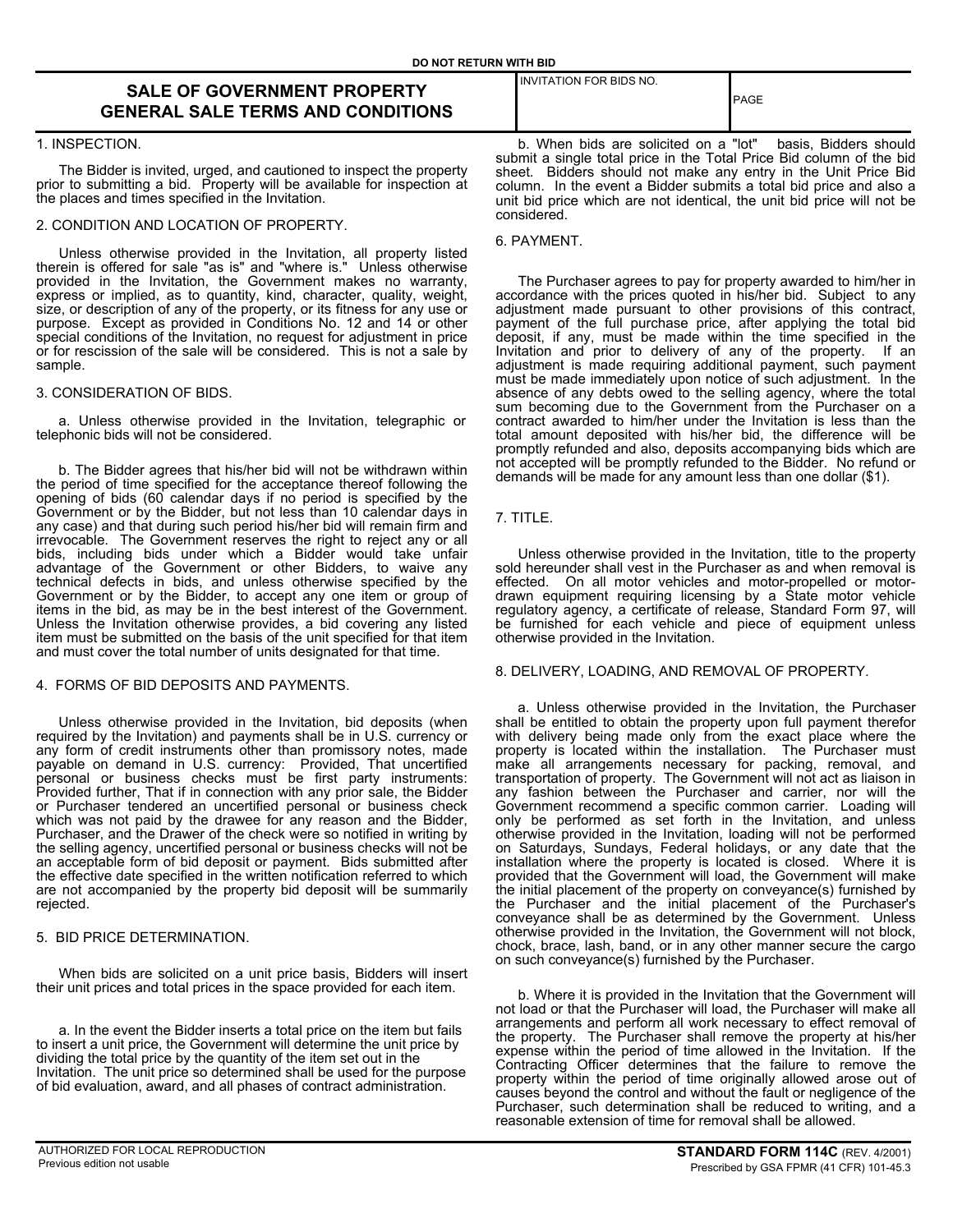Such causes may include, but are not restricted to, acts of God or of the public enemy, acts of the Government in either its sovereign or contractual capacity, fires, floods, epidemics, quarantine restrictions, strikes, freight embargoes, and sever weather. If the Purchaser is permitted to remove the property after the expiration of the time originally allowed for removal or any additional time allowed by the Contracting Officer pursuant to this clause, the Government, without limiting any other rights which it may have, may require the Purchaser to pay a reasonable storage charge. The Purchaser shall reimburse the Government for any damage to Government property caused during the removal operations by the Purchaser or his/her authorized representative.

c. Items purchased under the Invitation will be released only to the Purchaser or his/her authorized representative. The authorized representative must furnish authorization from the Purchaser to the Custodian of the property location before any delivery of release will be made. When property is described as being boxed, packed, crated, skidded, or in containers, the Government does not warrant that the property, as packaged, is suitable for shipment.

d. Segregation, culling, or selection of property for the purpose of effecting partial or increment removals will not be permitted except as specifically authorized and prescribed by the Government.

# 9. DEFAULT.

If, after the award, the Purchaser breaches the contract by failure to make payment within the time allowed by the contract as required by Condition No. 6, or by failure to remove the property as required by Condition No. 8, then the Government may send the Purchaser a 15-day written notice of default (calculated from date of mailing), and upon Purchaser's failure to cure such default within that period (or such further period as the Contracting Officer may allow) the Purchaser shall lose all right, title, and interest which he/she might otherwise have acquired in and to such property as to which a default has occurred. The Purchaser agrees that in the event he/she fails to pay for the property or remove the same within the prescribed period(s) of time, the Government shall be entitled to retain (or collect) as liquidated damages a sum equal to the greater of (a) 20 percent of the purchase price of the item(s) as to which the default has occurred, or (b) \$25, whichever is greater: Provided, That in the event of multiple awards of items under a single Invitation for Bids, the amount to be charged, if the minimum charge provided for in  $(b)$ above is applicable, shall be determined by the total purchase price reflected in the award documents: Provided further. That the maximum sum which may be recovered by the Government as damages for failure of the Purchaser to pay for and remove the property shall be the formula amount. The Government shall specifically apprise the Purchaser, either in its original notice of default (or in separate subsequent written notice), that upon the expiration of the period prescribed for curing the default, the formula amount will be retained (or collected) by the Government as liquidated damages. However, if the property was sold on a "per lot" basis and the Purchaser removes a portion of the lot but fails to remove the balance, no portion of the purchase price will be refunded. If the Purchaser otherwise fails in the performance of his/ her obligations, the Government may exercise such rights and may pursue such remedies as are provided by law or under the contract.

# 10. SETOFF OF REFUNDS.

The Bidder or Purchaser agrees that the selling agency may use all or a portion of any bid deposit or refund due him/her to satisfy, in whole or in part, any debts arising out of prior transactions with the Government.

# 11. INTEREST.

Notwithstanding any other provision of this contract, unless paid within 30 calendar days from the date of first written demand, all amounts that become payable by the Purchaser to the Government under this contract shall bear simple interest at the rate which has been established by the Secretary of the Treasury as provided in Section 12 of the Contract Disputes Act of 1978 (Public Law 95-563), from the date of first written demand until paid.

#### 12. ADJUSTMENT FOR VARIATION IN QUANTITY OR WEIGHT.

Unless otherwise provided in the Invitation, when property is sold by a unit other than "weight", the Government reserves the right to vary the quantity tendered or delivered to the Purchaser by 10 percent; when the property is sold by "weight", the Government reserves the right to vary the weight tendered or delivered to the Purchaser by 25 percent. The purchase price will be adjusted upward or downward in accordance with the unit price and on the basis of the quantity or weight actually delivered. Unless otherwise specifically provided in the Invitation, no adjustment for such variation will be made where property is sold on a "price for the lot" basis.

# 13. WEIGHING, SWITCHING, AND SPOTTING.

Where weighing is necessary to determine the exact purchase price, the Purchaser shall arrange for and pay all expenses of weighing the property (unless Government scales are available on the premises). All switching and spotting charges shall be paid by the Purchaser unless such services are performed with Governmentowned or Government-operated locomotives on Government property. When removal is by truck, weighing shall be under the supervision of the Government and at its option on: (a) Government scales, (b) certified scales, or (c) other scales acceptable to both parties. When removal is by rail, weighing shall be on railroad track scales, or by other means acceptable to the railroad for freight purposes.

#### 14. RISK OF LOSS.

Unless otherwise provided in the Invitation, the Government will be responsible for the care and protection of the property subsequent to it being available for inspection and prior to its removal. Any loss, damage, or destruction occurring during such period will be adjusted by the Contracting Officer to the extent it was not caused directly or indirectly by the Purchaser, its agents, or employees. At the discretion of the Contracting Officer, the adjustment may consist of rescission. With respect to losses only, in the event the property is offered for sale by the "lot," no adjustment will be authorized under this provision unless the Government is notified of the loss prior to removal from the installation of any portion of the lot with respect to which the loss is claimed.

#### 15. LIMITATION ON GOVERNMENTS LIABILITY.

Except for reasonable packing, loading, and transportation costs (such packing, loading, and transportation costs being recoverable only when a return of property at Government cost is specifically authorized in writing by the Contracting Officer), the measure of the Government's liability, in any case where liability of the Government to the Purchaser has been established, shall not exceed refund of such portion of the purchase price as the Government may have received.

#### 16. ORAL STATEMENTS AND MODIFICATIONS.

Any oral statement or representation by any representative of the Government, changing or supplementing the Invitation or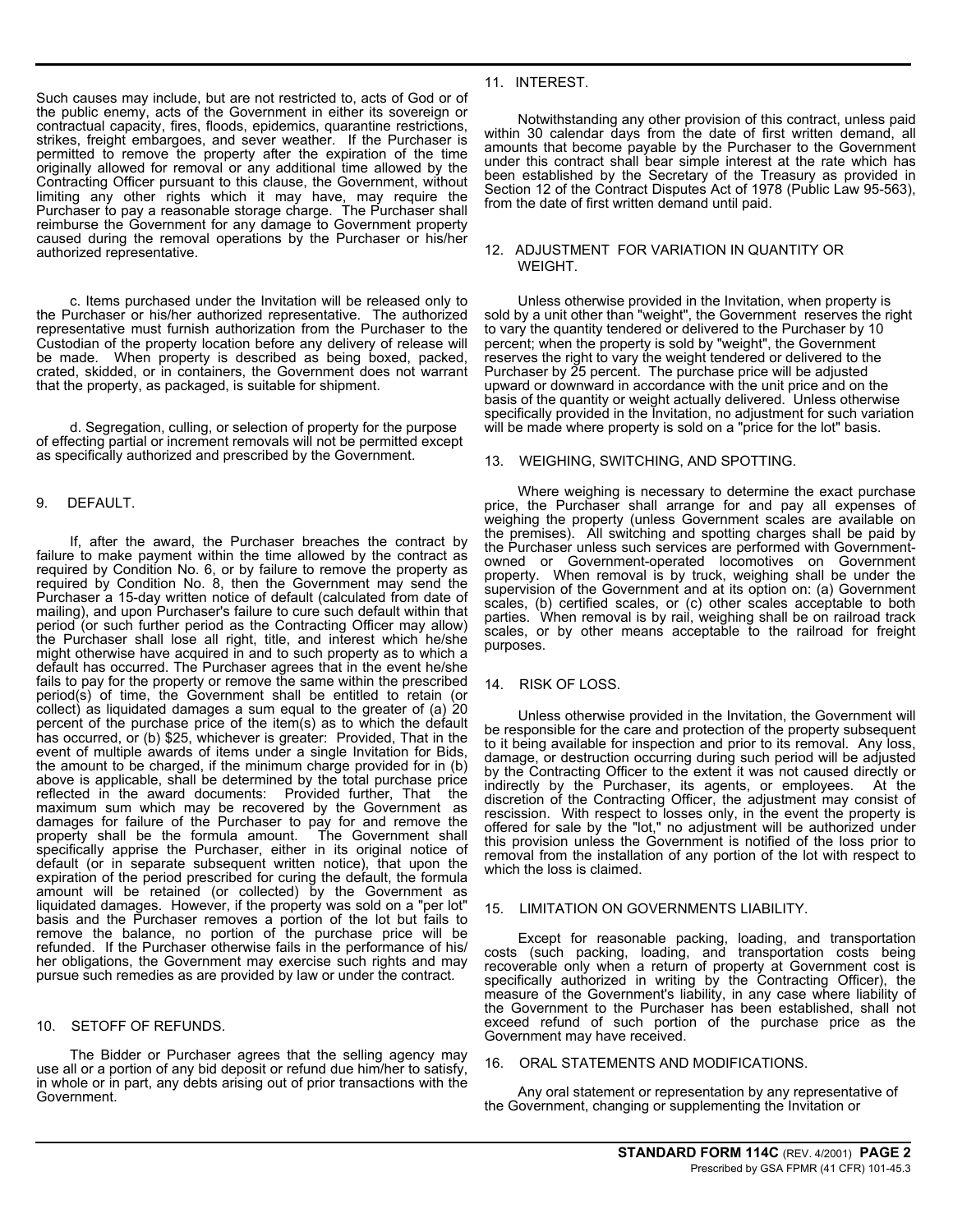contract or any Condition thereof, is unauthorized and shall confer no right upon the Bidder or Purchaser. Further, no interpretation of any provision of the contract, including applicable performance requirements, shall be binding on the Government unless furnished or agreed to, in writing, by the Contracting Officer or his/her designated representative.

#### 17. COVENANT AGAINST CONTINGENT FEES.

a. The Purchaser warrants that no person or agency has been employed or retained to solicit or obtain this contract upon an agreement or understanding for a contingent fee, except a bona fide employee or agency. For breach or violation of this warranty, the Government shall have the right to annul this contract without liability or, in its discretion, to deduct from the contract price or consideration, or otherwise recover, the full amount of the contingent fee.

b. "Bona fide agency," as used in this clause, means an established commercial or selling agency, maintained by a Purchaser for the purpose of securing business, that neither exerts nor proposes to exert improper influence to solicit or obtain Government contracts nor holds itself out as being able to obtain any Government contract or contracts through improper influence.

c. "Bona fide employee," as used in this clause, means a person, employed by Purchaser and subject to the Purchaser's supervision and control as to time, place, and manner of performance, who neither exerts nor proposes to exert improper influence to solicit or obtain Government contracts nor holds out as being able to obtain any Government contract or contracts through improper influence.

d. "Contingent fee," as used in this clause, means any commission, percentage, brokerage, or other fee that is contingent upon the success that a person or concern has in securing a Government contract.

e. "Improper Influence," as used in this clause, means any influence that induces or tends to induce a Government employee or officer to give consideration or to act regarding a Government contract on any basis other than the merits of the matter.

#### 18. OFFICIALS NOT TO BENEFIT.

No member of or Delegate to Congress, or resident commissioner, shall be admitted to any share or part of this contract, or to any benefit arising from it. However, this clause does not apply to this contract to the extent that this contract is made with a corporation for the corporation's general benefit.

# 19. CERTIFICATE OF INDEPENDENT PRICE DETERMINATION.

a. The Purchaser certifies that--

(1) The prices in this offer have been arrived at independently, without, for the purpose of restricting competition, any consultation, communication, or agreement with any other Purchaser or competitor relating to (i) those prices, (ii) the intention to submit an offer, or (iii) the methods or factors used to calculate the prices offered;

(2) The prices in this offer have not been and will not be knowingly disclosed by the Purchaser, directly or indirectly, to any other Purchaser or competitor before bid opening (in the case of a formally advertised solicitation) or contract award (in the case of a negotiated solicitation) unless otherwise required by law; and

(3) No attempt has been made or will be made by the Purchaser to include any other concern to submit or not to submit an offer for the purpose of restricting competition.

b. Each signature on the offer is considered to be a certification by the signatory that the signatory--

(1) Is the person in the Purchaser's organization responsible for determining the prices being offered in this bid or proposal, and that the signatory has not participated and will not participate in any action contrary to subparagraphs (a)(1) through (a)(3) above; or

(2)(i) Has been authorized, in writing, to act as agent for the principals in certifying that those principals have not participated, and will not participate in any action contrary to subparagraphs (a)(1) through (a)(3) above.

(ii) As an authorized agent, does certify that the principals have not participated, and will not participate, in any action contrary to subparagraphs (a)(1) through (a)(3) above, and

(iii) As an agent, has not personally participated, and will not participate, in any action contrary to subparagraphs (a)(1) through (a) (3) above.

c. If the Purchaser deletes or modifies subparagraph (a)(2) above, the Purchaser must furnish with its offer a signed statement setting forth in detail the circumstances of the disclosure.

#### 20. ASSIGNMENTS OF CONTRACTS.

Any contract awarded under the Invitation is subject to the provisions of 41 U.S.C. 15 which generally precludes assignment of such contract.

#### 21. CLAIMS LIABILITY.

The Bidder or Purchaser agrees to save the Government harmless from any and all actions, claims, debts, demands, judgments, liabilities, costs and attorneys' fees arising out of, claimed on account of, or in any manner predicated upon loss of or damage to property and injuries, illness or disabilities to or death of any and all persons whatsoever, including members of the general public, or to the property of any legal or political entity including State, local and interstate bodies, in any manner caused by or contributed to by the Bidder or Purchaser, its agents, servants, employees, or any person subject to its control while in, upon or about the sale site and/or the site on which the property is located, or while the property is in the possession of or subject to the control of the Bidder or Purchaser, its agents, servants or employees after the property has been removed from Government control.

#### 22. WITHDRAWAL OF PROPERTY AFTER AWARD.

The Government reserves the right to withdraw for its use any or all of the property covered by this contract, if a bona fide requirement for the property develops or exists prior to actual removal of the property from Government control. In the event of a withdrawal under this condition, the Government shall be liable only for the refund of the contract price of the withdrawn property or such portion of the contract price as it may have received.

#### 23. ELIGIBILITY OF BIDDERS.

The Bidder warrants that he/she is not: (a) under 18 years of age; (b) an employee of an agency of the Federal Government (either as a civilian or as a member of the Armed Forces of the United States, including the United States Coast Guard, on active duty) prohibited by the regulations of that agency from purchasing property sold hereunder; (c) an agent or immediate member of the household of the employee in (b), above. For breach of this warranty, the Government shall have the right to annul this contract without liability.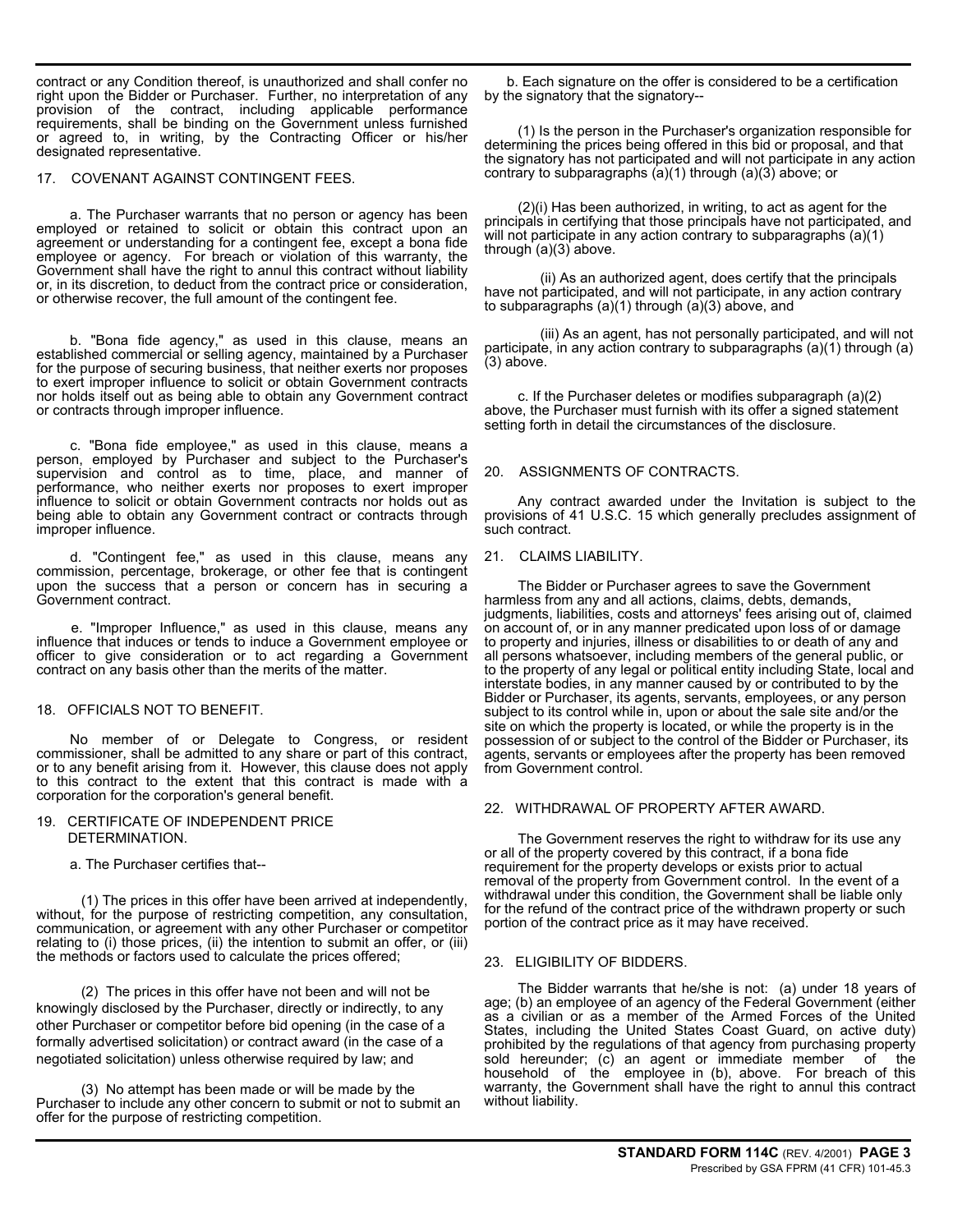# 24. REQUIREMENTS TO COMPLY WITH APPLICABLE LAWS AND REGULATIONS.

It is the Bidder's responsibility to ascertain and comply with all applicable Federal, State, local, and multi-jurisdictional laws, ordinances, and regulations pertaining to the registration, licensing, handling, possession, transportation, transfer, export, processing, manufacture, sale, use or disposal of the property listed in the Invitation. Purchasers or users of this property are not excused from any violation of such laws or regulations either because the United States is a party to this sale or has had any interest in the property at any time.

# 25. DEFINITIONS.

As used herein, the following terms shall have the meaning set forth below:

a. "Telegraphic bid" and "telegraphic notice" include bids and notices by telegram or by mailgram.

b. "Contracting Officer" means the person accepting the bid in whole or in part on behalf of the Government, and any other officer or civilian employee who is a properly designated Contracting Officer; and includes, except as otherwise provided in this contract, the authorized representative of a Contracting Officer acting within the limits of the representative's authority.

c. A "small business concern" for the purpose of the sale of Government-owned property is a concern which can qualify under the small business classification criteria referenced in 13 CFR § 121.3-9.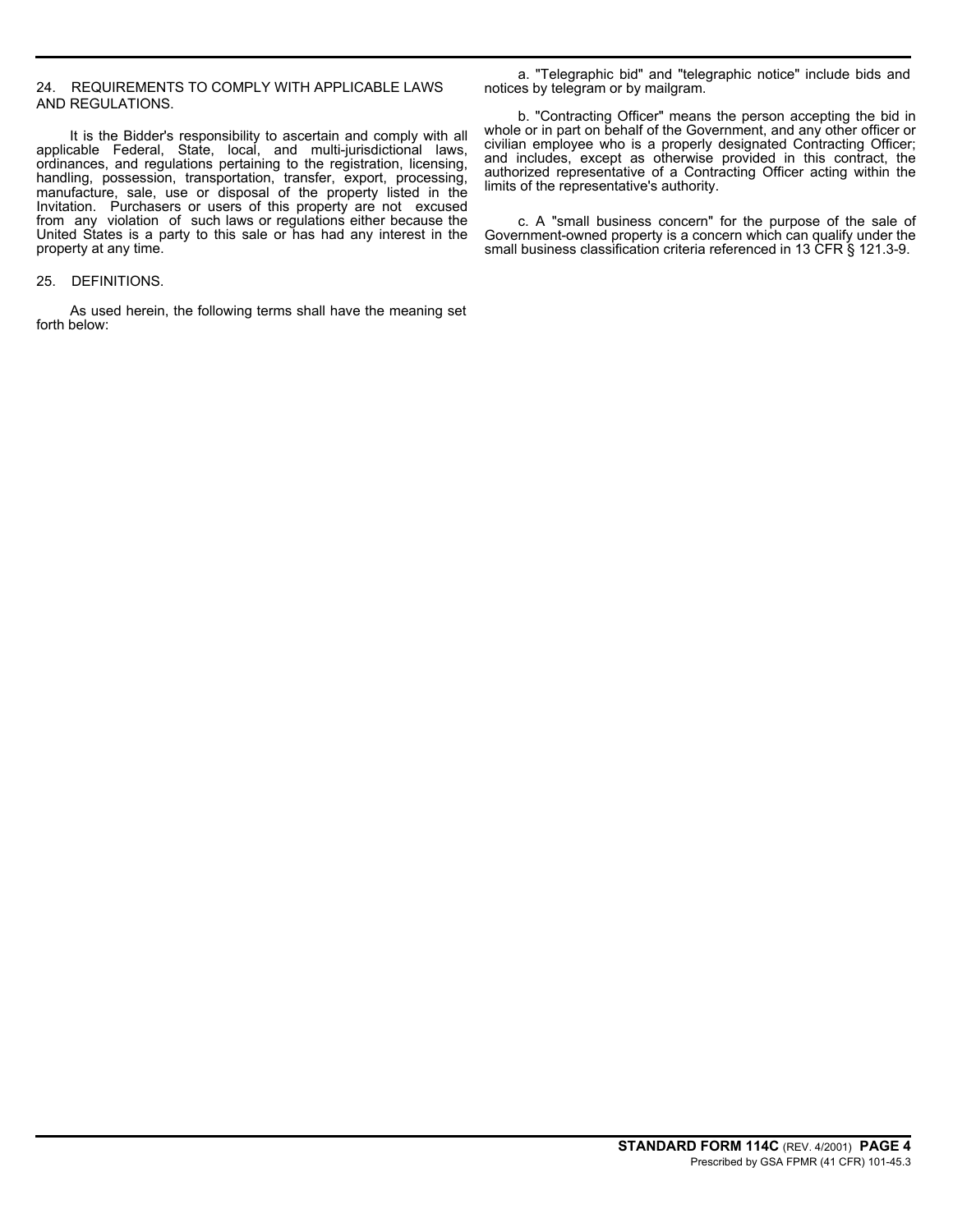INVITATION FOR BIDS NO.

# **SALE OF GOVERNMENT PROPERTY GENERAL SALE TERMS AND CONDITIONS**

#### PRIVACY ACT NOTICE

In accordance with the Privacy Act (5 U.S.C. 552a), the following notice is provided: The information requested on this form is The information requested on this form is collected pursuant to section 31001 of the Debt Collection Improvement Act of 1996 (Pub. L. 104-134) for purposes of collecting and reporting on any delinquent amounts arising under or relating to any contract awarded to you as a result of this sale. The information collected is mandatory. Failure to provide the information prior to contract award will result in rejection of your bid or offer. Routine uses which may be made of the collected information are as follows:

1. Disclosure where pertinent in any legal proceeding to which GSA is a party before a court or administrative body.

2. Disclosure to the Department of Justice, U.S. Attorney, or the Department of Treasury in a proceeding when (a) the United States, GSA, a component of GSA, or when arising from his/her employment, an employee of GSA, is party to litigation or anticipated litigation or has an interest in such litigation, and (b) GSA determines that the disclosure is relevant or necessary in the litigation.

3. Disclosure to a Member of Congress or a congressional staff member in response to an inquiry from that congressional office made on behalf of and at the request of the individual about whom the record is maintained.

4. Disclosure to any Federal agency where the debtor is employed or receiving some sort of remuneration for the purpose of enabling that agency to collect a debt owed the Federal government on GSA's behalf.

5. In the event a record indicates a violation or potential violation of law, whether civil, criminal, or regulatory in nature, and whether arising by general statute or particular program statute or by regulation, rule or order issued pursuant thereto, disclosure to the appropriate Federal agency and/or state or local agencies charged with the responsibility of investigating or prosecuting such violation or charged with enforcing or implementing the statute, rule, regulation or order.

6. Disclosure to a Federal agency in response to a request in connection with hiring or retention, the letting of a contract, or the issuing a license, grant, or other benefit.

7. Disclosure to a debt collection contractor or to other Federal agencies for the purpose of collecting and reporting on delinquent debt.

PAGE

Disclosure for purposes of debt collection, publication or public dissemination regarding the identity of delinquent non-tax debtors and the existence of non-tax debts.

9. Disclosure to credit reporting agencies/credit bureaus for the purpose of adding to a credit history file or obtaining a credit history file or comparable credit history information for use in the administration of debt collection.

10. Disclosure to the Internal Revenue Service to: (1) obtain mailing addresses to locate a taxpayer to collect a Federal claim against the taxpayer; or (2) offset a Federal claim against a taxpayer's income tax refund.

11. Disclosure to the Internal Revenue Service and applicable state and local governments for tax reporting purposes.

12. Disclosure to banks enrolled in the Treasury Credit Card Network to collect payment or debt when the individual has given his/ her credit card number for this purpose.

13. Disclosure to Treasury or other Federal agencies with which GSA has entered an agreement for debt collection cross servicing operations to satisfy, in whole or in part, debts owed the U.S. Government.

14. Disclosure to Treasury, government corporations, state or local agencies, or other Federal agencies to conduct computer matching programs to identify and locate individuals who are receiving Federal salaries or benefit payments in order to collect the debts by voluntary repayment or administrative or salary offset.

15. Disclosure to the National Archives and Records Administration for records management inspections.

16. Disclosure for any other use specified by GSA in the system of records entitled "Credit Data on Individual Debtors, PPFM-7," as published in the Federal Register periodically by GSA.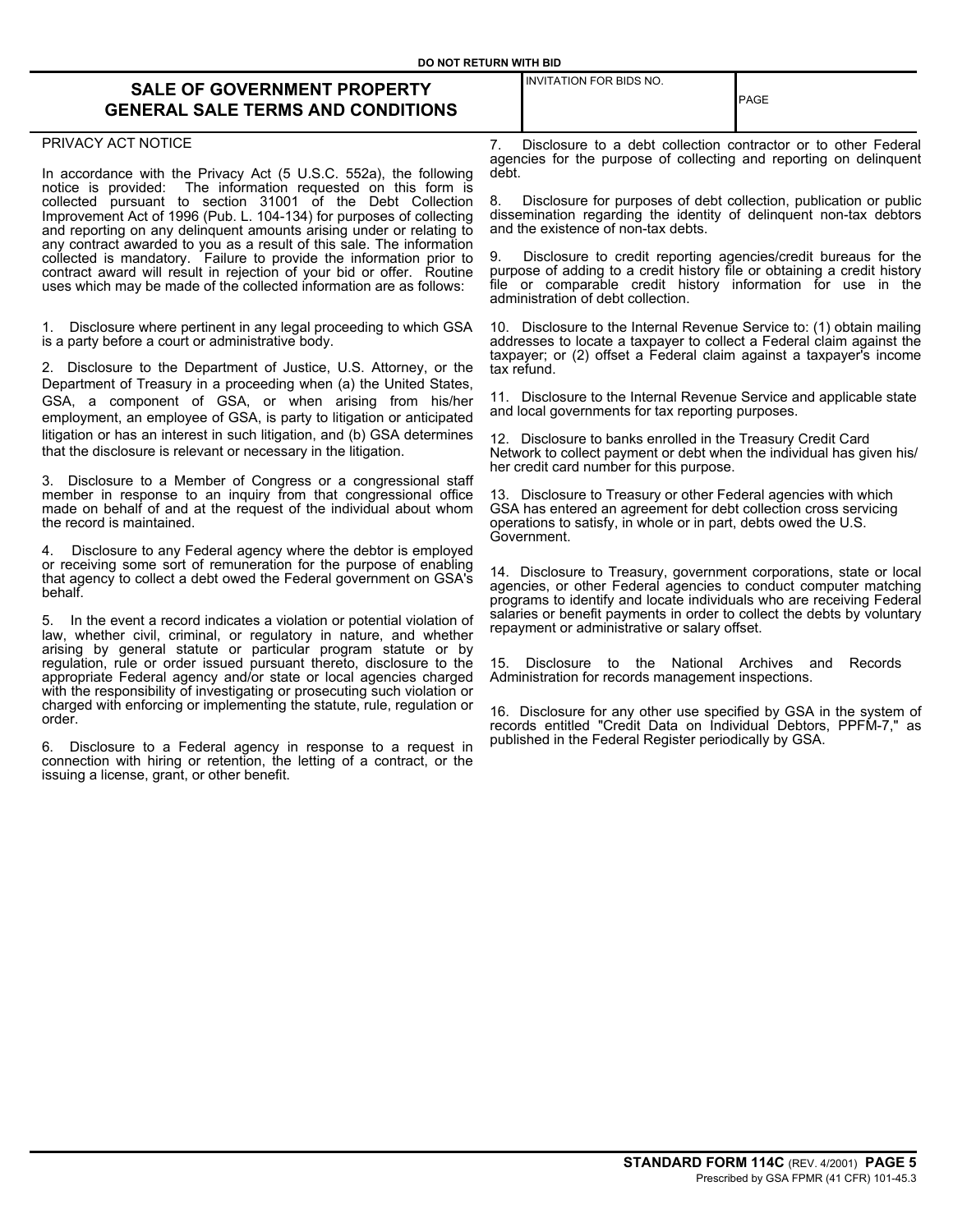# **SALE OF GOVERNMENT PROPERTY SPECIAL SEALED BID CONDITIONS**

## 1. BID DEPOSITS.

Where a bid deposit is required by the Invitation, all bids must be accompanied by such deposit in the amount of 20% of the total amount bid which must be in the possession of the Contracting Officer by the time set for bid opening. Bid deposits shall be in the form prescribed in Condition No. 4, General Sale Terms and Conditions (Standard Form 114C). Deposit Bond-Individual Invitation, Sale of Government Personal Property (Standard Form 150) properly executed or, when provided for in the Invitation, reference to an approved Deposit Bond-Annual, Sale of Government Personal Property (Standard Form 151) are acceptable in lieu of the form of deposit authorized in Condition No. 4, General Sale Terms and Conditions (Standard Form 114C). Any bid which is not timely supported by an acceptable bid deposit may be rejected as nonresponsive. Any bid deposit received after bid opening will be considered in the same manner as late bids.

#### 2. MODIFICATION OR WITHDRAWAL OF BIDS.

Bids may be modified or withdrawn by written or telegraphic notice and a bid also may be withdrawn in person by a bidder or his/her authorized representative, provided his/her identity is made known and he/she signs a receipt for the bid. Where a bid deposit is required by the Invitation, any modification which increases the amount of a bid already submitted or which submits bids on items not previously bid upon must provide for an increased bid deposit.

# 3. CONSIDERATION OF LATE BIDS, MODIFICATIONS, OR WITHDRAWALS.

INVITATION FOR BIDS NO.

Bids and modifications or withdrawals thereof, must be in the possession of the Contracting Officer by the time set for bid opening. Any bid, modification, or withdrawal received after the time set for bid opening will not be considered unless received by the Contracting Officer prior to award, was mailed (or telegraphed where authorized) and in fact delivered to the address specified in the Invitation for Bids in sufficient time to have been received by the Contracting Officer by the time and date set forth in the Invitation for the bid opening, and, except for delay attributable to personnel of the sales office or their designees, would have been received on time. In no event will hand-carried bids or In no event will hand-carried bids or withdrawals be considered if delivered to the Contracting Officer after the exact time and date set for bid opening. However, a modification which makes the terms of the otherwise successful bid more favorable to the Government will be considered at any time it is received prior to award and may be accepted.

## 4. AWARD OF CONTRACT.

The contract will be awarded to that responsible Bidder whose bid conforming to the Invitation will be most advantageous to the Government, price and other factors considered. A written award mailed (or otherwise furnished) to the successful Bidder within the time for acceptance provided in the Invitation shall be deemed to result in a binding contract without any further action by either party.

# PAGE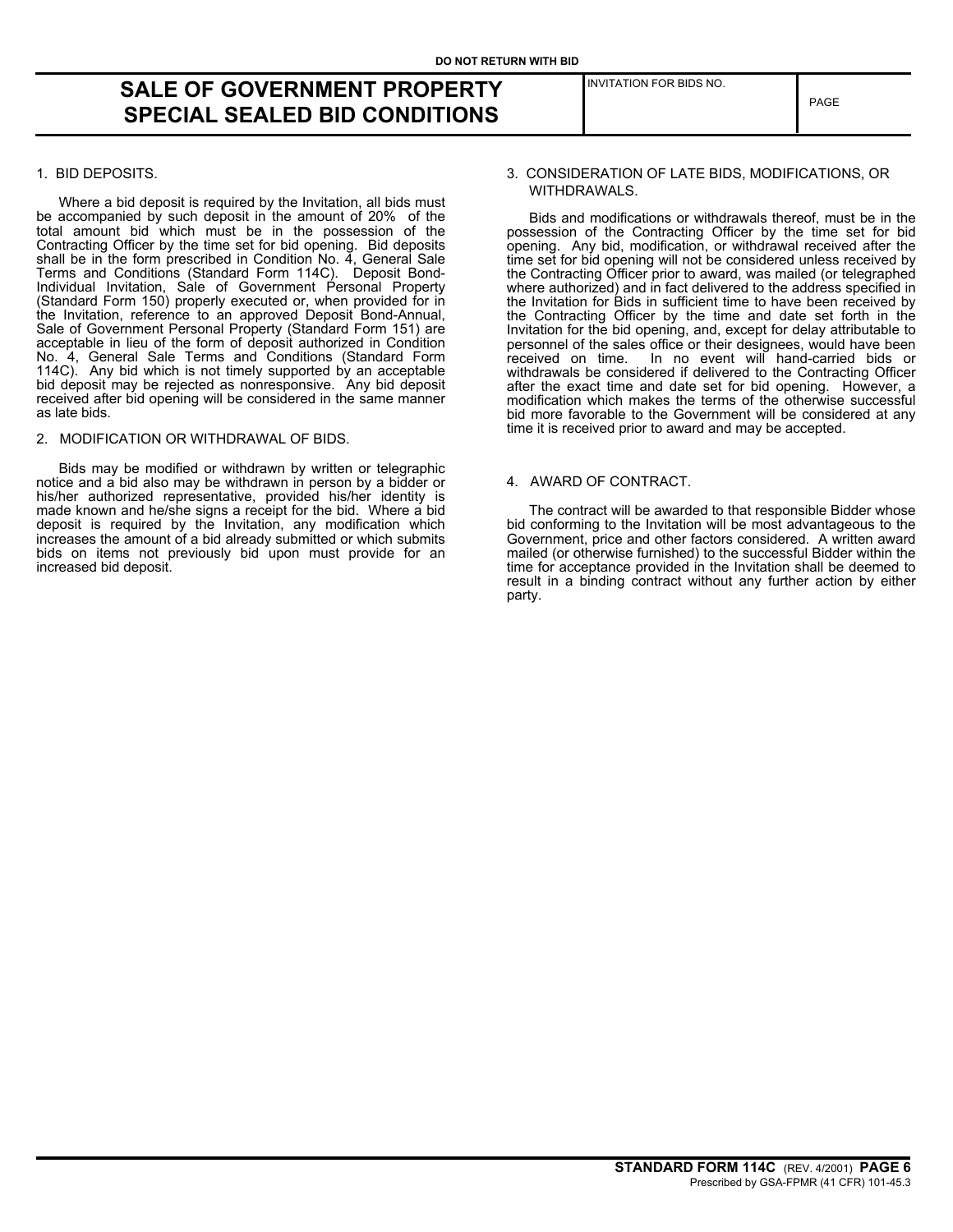INVITATION FOR BIDS NO.

# **SALE OF GOVERNMENT PROPERTY SPECIAL SEALED BID - TERM CONDITIONS**

# 1. BID DEPOSITS.

All bids must be accompanied by a bid deposit which must be in the possession of the Contracting Officer by the time set for bid opening. Bid deposits shall be in the form prescribed in Condition No. 4, General Sale Terms and Conditions (Standard Form 114C). Unless otherwise provided in the Invitation, a bid deposit of 20% of the estimated total contract price is required on sales not exceeding one year; sales exceeding one year's duration will require a bid deposit computed at 20% of the total price estimated for one year's removal of property. Deposit Bond-Individual Invitation, Sale of Government Personal Property (Standard Form 150), or Deposit Bond-Annual, Sale of Government Personal Property (Standard Form 151) are NOT acceptable as bid deposits. In accordance with Condition No. 6 of the General Sale Terms and Conditions entitled "Payment" (Standard Form 114C), the 20% bid deposit submitted by the Purchaser will be retained by the Government and applied against the last delivery effected under the contract. At the option of the successful bidder, a Performance Bond (Standard Form 25) may be substituted by the successful bidder for his/her bid deposit at any time after notification of award of the contract. Any bid which is not timely supported by a proper bid deposit may be rejected as nonresponsive. Any bid deposit received after bid opening will be considered in the same manner as late bids.

## 2. MODIFICATION OR WITHDRAWAL OF BIDS.

Bids may be modified or withdrawn by written or telegraphic notice and a bid also may be withdrawn in person by a bidder or his/her authorized representative, provided his/her identity is made known and he/she signs a receipt for the bid. Any bid modification which increases the amount of a bid already submitted or which submits bids on items not previously bid on must provide for an increased bid deposit.

#### 3. CONSIDERATION OF LATE BIDS, MODIFICATIONS, OR WITHDRAWALS.

Bids and modifications or withdrawals thereof, must be in the possession of the Contracting Officer by the time set for bid opening. Any bid, modification, or withdrawal received after the time set for bid opening will not be considered unless received by the Contracting Officer prior to award, was mailed (or telegraphed where authorized) and in fact delivered to the address specified in the Invitation for Bids in sufficient time to have been received by the Contracting Officer by the time and date set forth in the Invitation for the bid opening, and, except for delay attributable to personnel of the sales office or their

designees, would have been received on time. In no event will hand-carried bids or withdrawals be considered if delivered to the Contracting Officer after the exact time and date set for bid opening. However, a modification which makes the terms of the otherwise successful bid more favorable to the Government will be considered at any time it is received prior to award and may be accepted.

#### 4. ADJUSTMENT FOR VARIATION IN QUANTITY OR WEIGHT.

Condition No. 12, General Sale Terms and Conditions (Standard Form 114C) is modified to authorize the Government to vary the quantity or weight delivered by 50% from the quantity or weight listed in the Invitation.

5. TERMINATION.

Unless otherwise provided in the Invitation, this contract may be terminated by either party without cost to the Government upon 30 days' written notice to the other, to be calculated from the date the notice is mailed.

# 6. FAILURE TO PERFORM.

In the event the Purchaser fails to make payment as required by Condition No. 6, General Sale Terms and Conditions (Standard Form 114C), or fails to remove the property as required by Condition No. 8, General Sale Terms and Conditions, and fails to cure the default within the time allowed by the notice given in accordance with Condition No. 9, General Sale Terms and Conditions, the Purchaser will lose all right, title and interest which he/she might otherwise have acquired in and to the property as to which the default occurred and said Condition No. 9, is modified to provide that the Government shall be entitled to retain or collect as liquidated damages a sum equal to 20% of the contract price for the quantity estimated to be generated within a 30-day period.

# 7. AWARD OF CONTRACT.

The contract will be awarded to that responsible Bidder whose bid conforming to the Invitation will be most advantageous to the Government, price and other factors considered. A written award mailed (or otherwise furnished) to the successful Bidder within the time for acceptance provided in the Invitation shall be deemed to result in a binding contract without any further action by either party.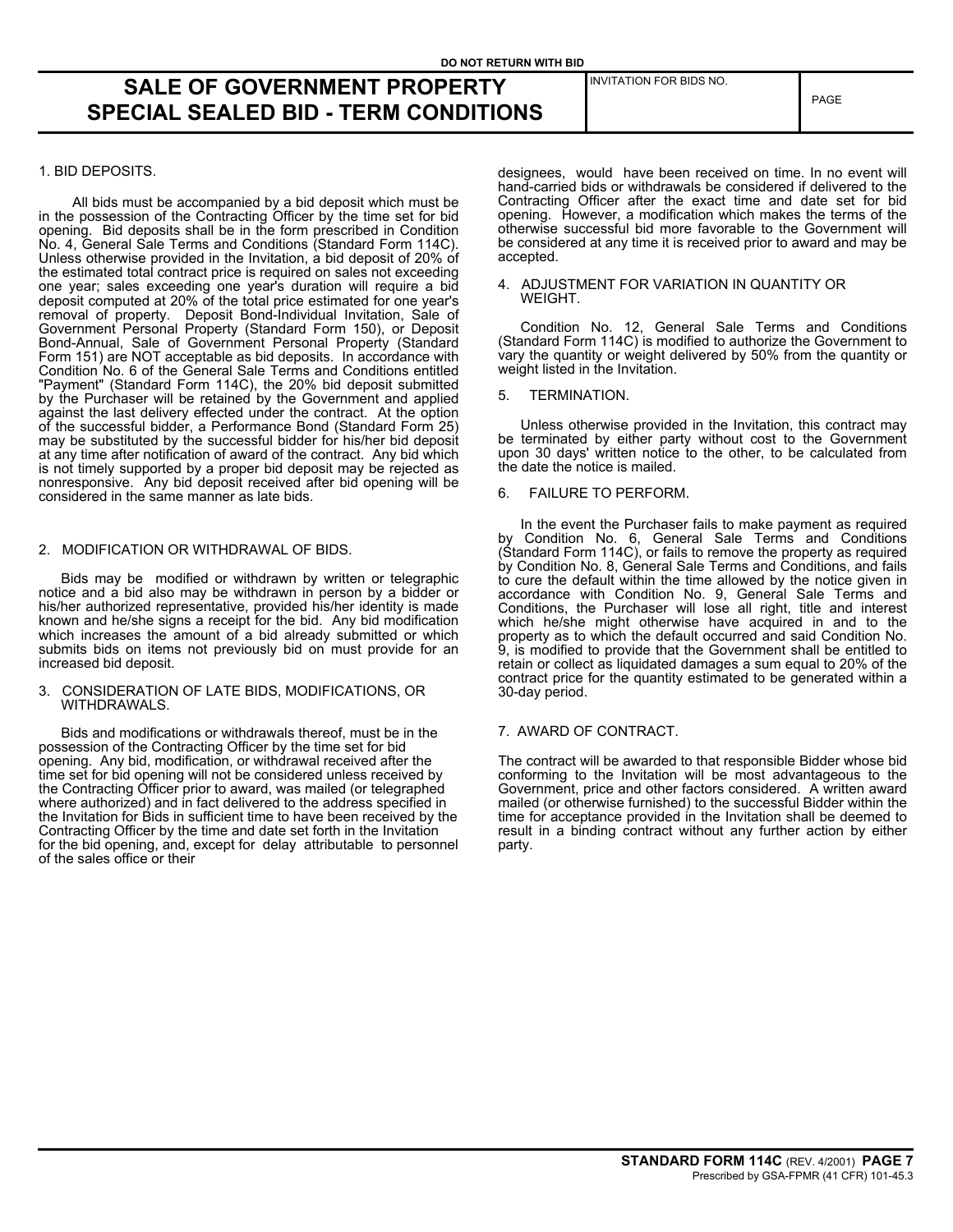**SPECIAL SPOT BID CONDITIONS SALE OF GOVERNMENT PROPERTY**

#### 1. MAILED-IN OR HAND-CARRIED BIDS.

Unless otherwise provided in the Invitation, mailed-in or hand-carried bids will not be considered.

#### 2. BID DEPOSIT.

In the event mailed-in or hand-carried bids are provided for in the Invitation and a bid deposit is required, such bids must be accompanied by a bid deposit of 20% of the total amount bid and must be in the possession of the Contracting Officer by the time and date set forth in the Invitation. Bid deposits shall be in the form prescribed in Condition No. 4, General Sale Terms and Conditions (Standard Form 114C), Deposit Bond-Individual Invitation, Sale of Government Personal Property (Standard Form 150) properly executed or reference to an approved Deposit Bond-Annual, Sale of Government Personal Property (Standard Form 151) are acceptable when their use is authorized as acceptable forms of bid deposit in the Invitation. Any such bid which is not timely supported by an acceptable bid deposit may be rejected as nonresponsive. Any deposit received after the time and date set forth in the Invitation for the receipt of bids will be considered in the same manner as late bids.

#### 3. MODIFICATION OR WITHDRAWAL OF BIDS.

(Applicable only when mailed-in or hand-carried bids are authorized by the terms and conditions of the Invitation.)

a. Bids may be modified or withdrawn by written or telegraphic notice and a bid also may be withdrawn in person by a bidder or his/her authorized representative, provided his/her identity is made known and he/she signs a receipt for the bid, but only if the withdrawal is prior to the exact time for the start of the sale.

b. Where a bid deposit is required by the Invitation, any bid modification which increases the amount of a bid already submitted or which submits bids on items not previously bid on must provide for an additional bid deposit.

#### 4. CONSIDERATION OF LATE BIDS, MODIFICATIONS, OR WITHDRAWALS.

(Applicable only when mailed-in or hand-carried bids are authorized by the terms and conditions of the Invitation.)

a. Mailed-in or hand-carried bids or modifications or withdrawals thereof, must be in the possession of the Contracting Officer by the time and date set forth in the Invitation. Any mailed-in bid or modification or withdrawal thereof, received after the time and date set forth in the Invitation for receipt of bids will not be considered unless received by the Contracting Officer before the time set for the start of the sale, was mailed and in fact delivered to the address specified in the Invitation in sufficient time to have been received by the Contracting Officer by the time and date set forth in the Invitation for receipt of bids, and, except for delay attributable to personnel of the sales office or their designees, would have been received on time. In no event will mailed-in bids or modifications or withdrawals, be considered if received by the Contracting Officer after the time set for the start of the sale, regardless of the cause of delay.

INVITATION FOR BIDS NO.

PAGE

b. Any hand-carried bid or modification not received by the Contracting Officer by the exact time set for the receipt of bids will not be considered, regardless of the cause of the delay. The foregoing sentence does not, however, preclude the submission of bids from the floor, item by item, as the sale progresses.

#### 5. SUBMISSION OF BIDS AND AWARD.

Each numbered item will be offered separately by requesting bids from the floor which may be submitted by means of a bid card showing the item number, unit bid price, registration number and signature of the Bidder. After announcement is made that bidding for that item is closed, no further bids will be accepted for that item. Bids submitted from the floor will be compared with mailed-in or hand-carried bids (if authorized) to determine the high bid. Award of each item offered will be made to the highest responsible and responsive Bidder, item by item, as the sale progresses unless the Contracting Officer specifically announces that the award of a particular item must be delayed. Awards so delayed will be made on a later date by mailing or otherwise furnishing a notice of award to the successful Bidder. The amount of the high acceptable bid, and the name or registration number of the successful Bidder will be publicly announced. All awards publicly announced will be confirmed in writing. In the event that all bids are rejected, the amount of the high bid received will be publicly announced. Items for which all bids have been rejected may be reoffered during the sale or at a later date at the discretion of the Contracting Officer. Qualified, tie-in, all-ornone or combination bids will not be acceptable and will be rejected as non-responsive.

# 6. PARTIAL PAYMENTS.

a. Payment shall be made as required within the time set forth in the Invitation, except that whenever mailed-in or hand-carried bids are authorized and a bid deposit is required, the successful Bidder present at the sale must make a partial payment on the day of the sale of at least 20% of the total amount awarded to him/her.

b. Full or partial payments shall be made in the form prescribed in Condition No. 4, General Sale Terms and Conditions (Standard Form 114C).

c. In the event the successful Bidder has on file an approved Deposit Bond-Annual, Sales of Government Personal Property (Standard Form 151), that deposit bond may be used in lieu of a 20% partial payment required in subparagraph (a), above, when its use is authorized as an acceptable form of partial payment in the Invitation. Deposit Bond-Individual Invitation, Sale of the Invitation. Deposit Bond-Individual Invitation, Sale of<br>Government Personal Property (Standard Form 150) is also acceptable, if it has been approved in advance by the selling agency and its use authorized as an acceptable form of partial payment in the Invitation.

d. The Purchaser agrees that in the event he/she fails to make partial payment on the day of the sale, as required by this clause, the contract price shall be increased in a sum equal to 5% of the amount of the required partial payment which remained unpaid on the date of the sale for each day that the amount remains unpaid not to exceed 20% of such amount. Such amount will be considered paid at such time as payment is deposited in the mail or with a telegraph company.